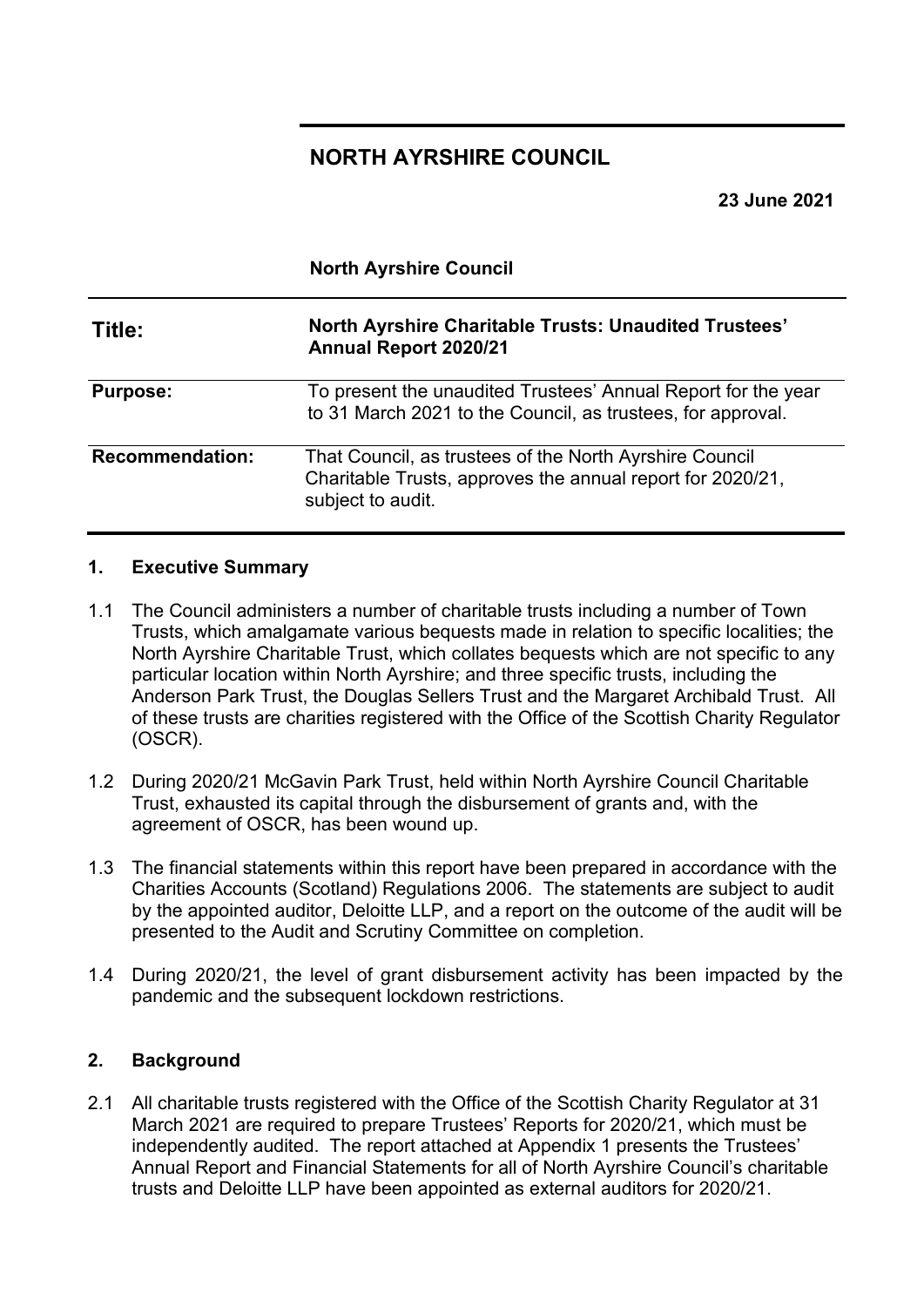- 2.2 The Council, as trustees of the North Ayrshire Council charitable trusts, has delegated authority for the approval of individual disbursements from all Trusts to the relevant Locality Partnerships.
- 2.3 During 2020/21 officers have continued to seek options for the appropriate use of these funds, including any options which could deplete the available capital and result in the winding up of the trust, subject to approval by OSCR.
- 2.4 During 2020/21 grant disbursements were approved in relation to McGavin Park Trust, held within North Ayrshire Council Charitable Trust, which resulted in the exhaustion of the available capital and, with the agreement of OSCR, the trust has been wound up.
- 2.5 At 31 March 2021, six Trusts and four bequests registered to the North Ayrshire Charitable Trust have been identified as dormant, having made no disbursements for at least one year. The period of dormancy for each trust is detailed in the attached Trustees' Annual Report. The dormant trusts are;
	- Anderson Park Trust;
	- Douglas Sellers Trust;
	- North Ayrshire Council (Kilbirnie & Glengarnock) Charitable Trust;
	- North Ayrshire Council (Dalry) Charitable Trust;
	- North Ayrshire Council (Largs) Charitable Trust;
	- North Ayrshire Council (Kilwinning) Charitable Trust;
	- Largs War Memorial Bequest (included within the North Ayrshire Charitable Trust);
	- North Ayrshire Museum Bequest (included within the North Ayrshire Charitable Trust)
	- Sir James Dyer Simpson Bequest (included within the North Ayrshire Charitable Trust); and
	- Spiers Trust (included within the North Ayrshire Charitable Trust).
- 2.6 It is recognised that the pandemic and subsequent lockdown restrictions have clearly impacted the level of grant disbursement activity during 2020/21. Officers will continue to monitor activity and seek appropriate options going forward. However, if no options are identified for the use of these funds, the funds may be exhausted through the application of external audit fees and administration costs.

#### **3. Proposals**

3.1 It is proposed that Council, as trustees of the North Ayrshire Council Charitable Trusts, approves the annual report for 2020/21, subject to audit.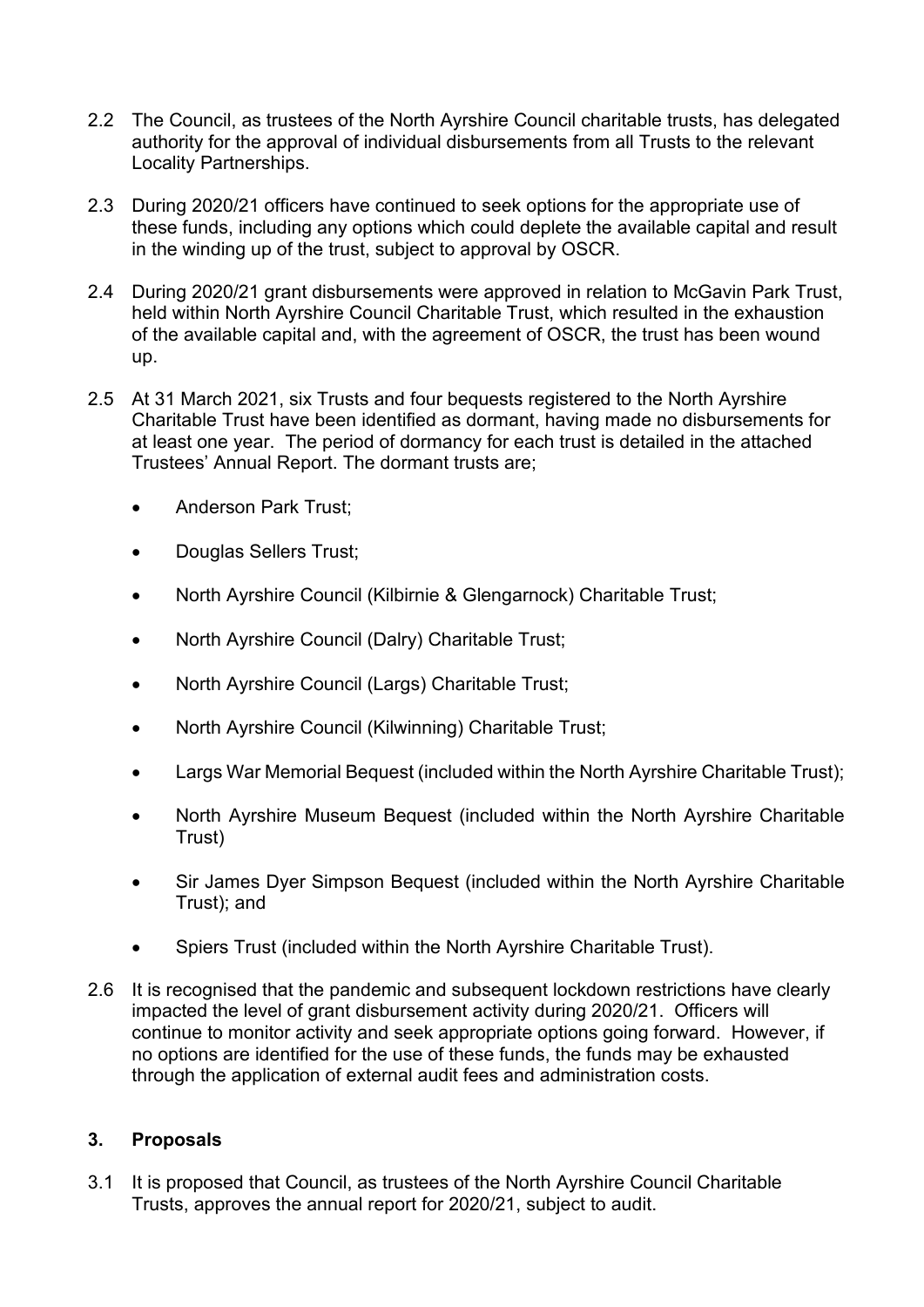### **4. Implications/Socio-economic Duty**

## **Financial**

4.1 The cost of the audit for 2020/21 was £1,200, which has been borne by the charitable trusts.

#### **Human Resources**

4.2 None.

## **Legal**

4.3 Trustees have an obligation to act in the interests of the individual Trusts and comply with the requirements of the Charities and Trustee Investment (Scotland) Act 2005 to keep and report proper financial records.

#### **Equality/Socio-economic**

4.4 Some of the Trusts are specifically intended to benefit those in old age or with illhealth or disabilities.

## **Environmental and Sustainability**

4.5 None.

# **Key Priorities**

4.6 The administration of the Trusts supports North Ayrshire Council's priorities of active and strong communities, people enjoy good life-long health and well-being and a sustainable environment as outlined in the draft Council Plan 2019-24.

# **Community Wealth Building**

4.7 None.

# **5. Consultation**

5.1 Legal Services were consulted during the preparation of the Trustees' Annual Report 2020/21.

> **Mark Boyd Head of Service (Finance)**

For further information please contact **David Forbes, Senior Manager (Strategic Business Partner),** on **01294 324551**.

**Background Papers None**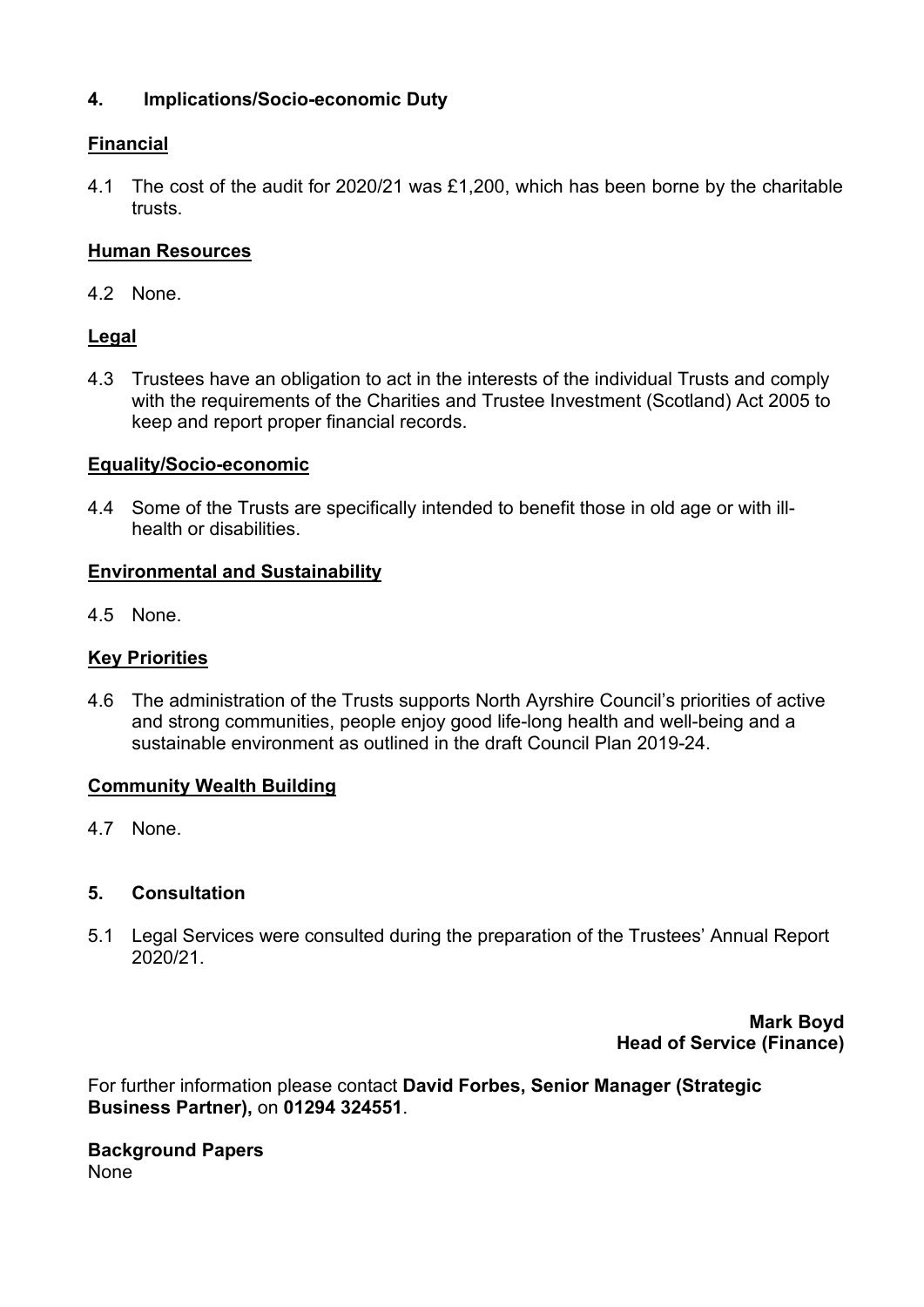

**NORTH AYRSHIRE COUNCIL TRUST FUNDS TRUSTEES' ANNUAL REPORT AND FINANCIAL STATEMENTS FOR THE YEAR ENDED** 

**31 March 2021**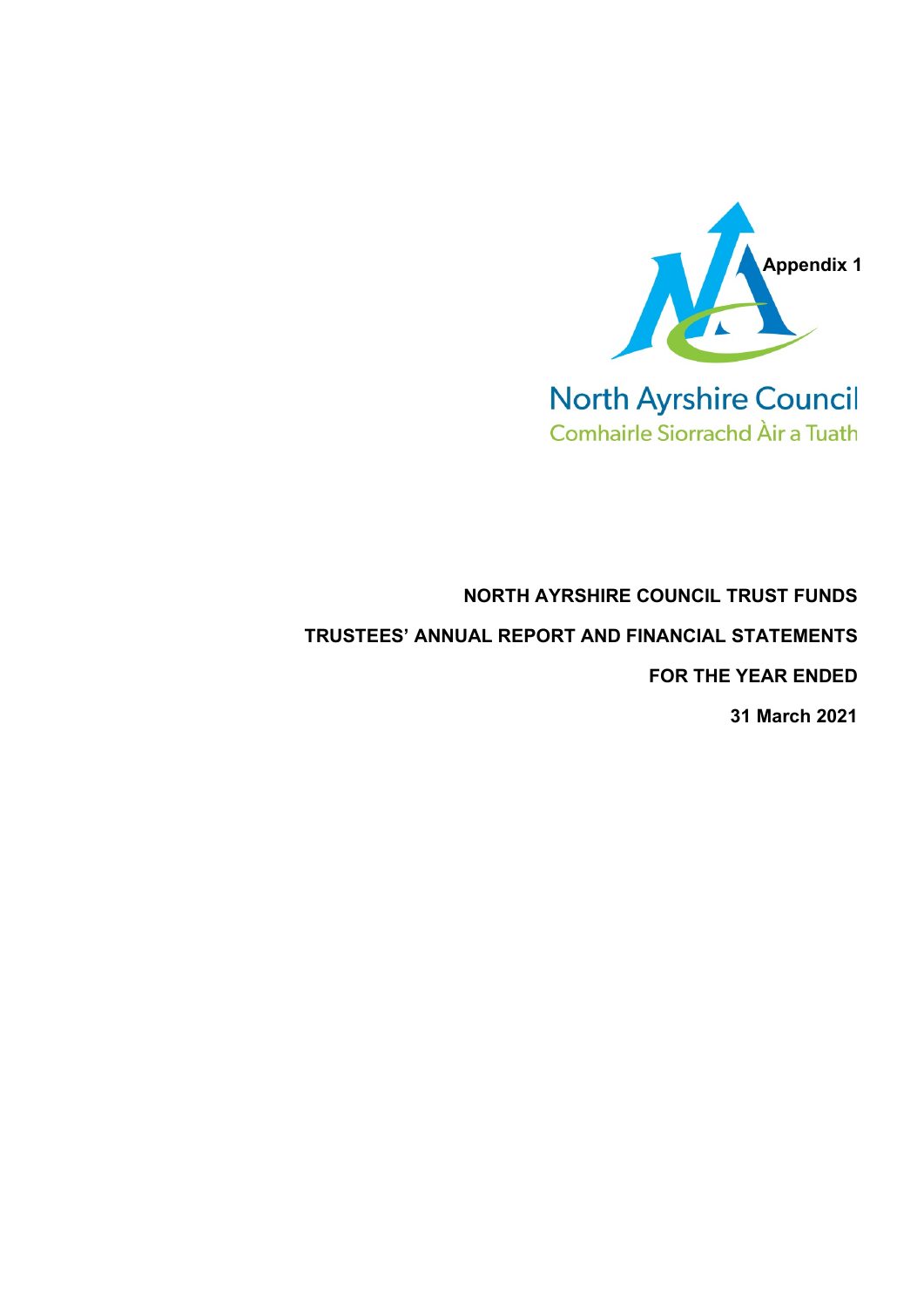| <b>Trustees' Annual Report</b>                                  | 2  |
|-----------------------------------------------------------------|----|
| Independent Auditor's Report                                    |    |
| Statement of Receipts and Payments for year ended 31 March 2021 | g  |
| Statement of Balances as at 31 March 2021                       | 10 |
| Notes to the Financial Statements                               | 11 |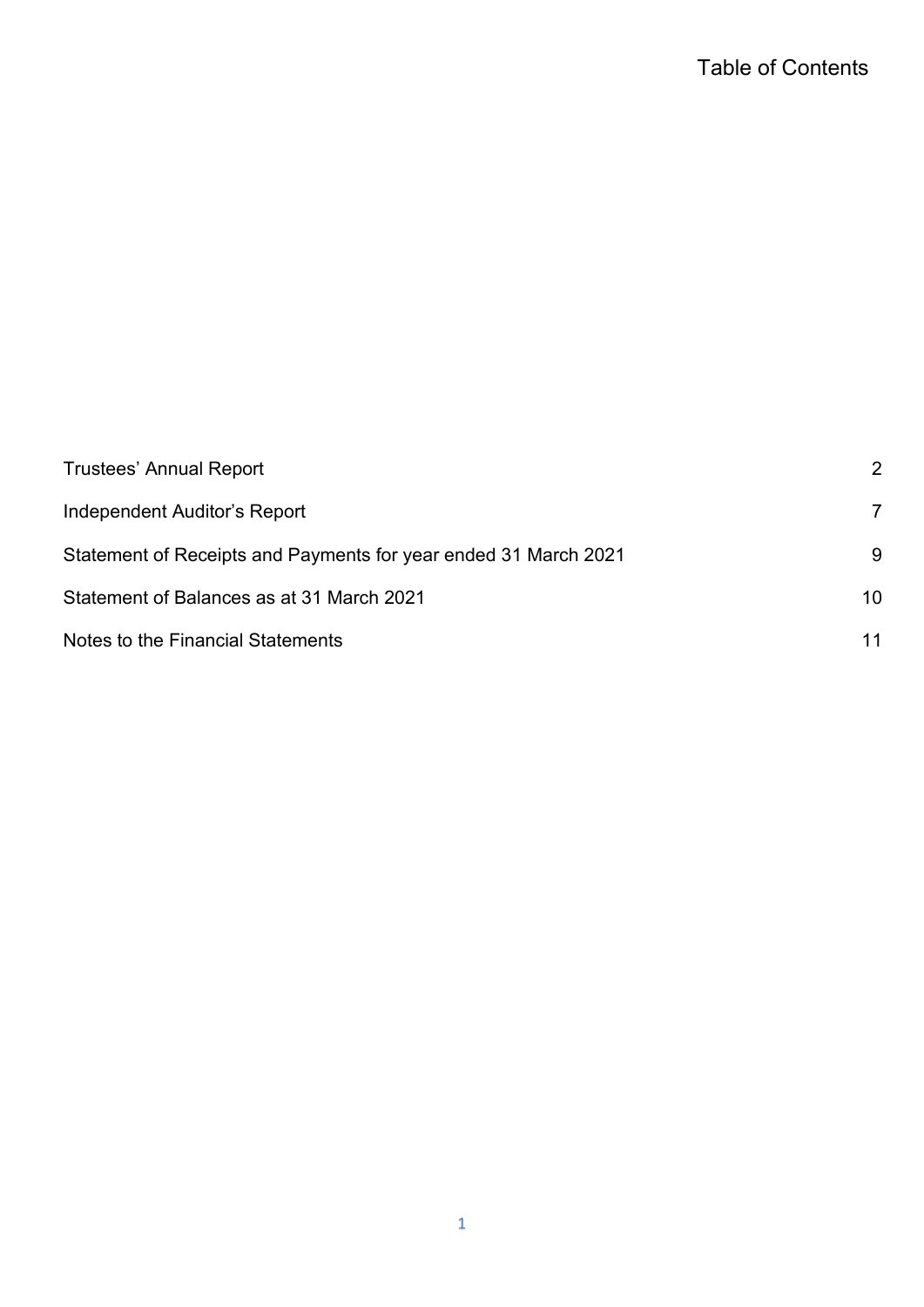#### **1. INTRODUCTION**

The Trustees present the Annual Report together with the Financial Statements and the Auditor's Report for the year ended 31 March 2021.

# **ADMINISTRATION INFORMATION**

The following Charities' Financial Statements are included in this report:

| <b>Charity</b><br><b>Number</b> | <b>Charity Name</b>                                      | <b>Charity</b><br><b>Number</b> | <b>Charity Name</b>                                                                   |
|---------------------------------|----------------------------------------------------------|---------------------------------|---------------------------------------------------------------------------------------|
| SC042136                        | <b>Anderson Park Trust</b>                               | SC043644                        | North Ayrshire Council (Dalry)<br><b>Charitable Trust</b>                             |
| SC042101                        | <b>Douglas Sellers Trust</b>                             | SC043600                        | <b>North Ayrshire Council</b><br>(Kilbirnie & Glengarnock)<br><b>Charitable Trust</b> |
| SC042117                        | <b>Margaret Archibald Bequest</b>                        | SC043374                        | <b>North Ayrshire Council</b><br>(Kilwinning) Charitable Trust                        |
| SC025083                        | <b>North Ayrshire Council</b><br><b>Charitable Trust</b> | SC043494                        | North Ayrshire Council<br>(Largs) Charitable Trust                                    |

| <b>Contact Address</b>  | North Ayrshire Council<br>Finance<br><b>Cunninghame House</b><br>Irvine<br>Ayrshire<br><b>KA12 8EE</b>                                                                                                                                                                                                                                                | <b>Auditor</b>                                                                                                                                                                                                                                                                                                    | <b>Deloitte LLP</b><br>110 Queen Street<br>Glasgow<br>G1 3BX |
|-------------------------|-------------------------------------------------------------------------------------------------------------------------------------------------------------------------------------------------------------------------------------------------------------------------------------------------------------------------------------------------------|-------------------------------------------------------------------------------------------------------------------------------------------------------------------------------------------------------------------------------------------------------------------------------------------------------------------|--------------------------------------------------------------|
| <b>Current Trustees</b> | <b>Robert Barr</b><br>John Bell<br><b>Timothy Billings</b><br><b>Marie Burns</b><br>lan Clarkson<br>Joe Cullinane<br><b>Scott Davidson</b><br><b>Anthea Dickson</b><br>John Easdale<br><b>Todd Ferguson</b><br><b>Robert Foster</b><br><b>Scott Gallacher</b><br>Alex Gallagher<br><b>Margaret George</b><br><b>John Glover</b><br><b>Tony Gurney</b> | Alan Hill<br>Christina Larsen<br>Shaun Macaulay<br><b>Tom Marshall</b><br>Jean McClung<br><b>Ellen McMaster</b><br><b>Ronnie McNicol</b><br>Louise McPhater<br>Davina McTiernan<br><b>Jimmy Miller</b><br>Jim Montgomerie<br>lan Murdoch<br>Donald L Reid<br><b>Donald Reid</b><br>Angela Stephen<br>John Sweeney |                                                              |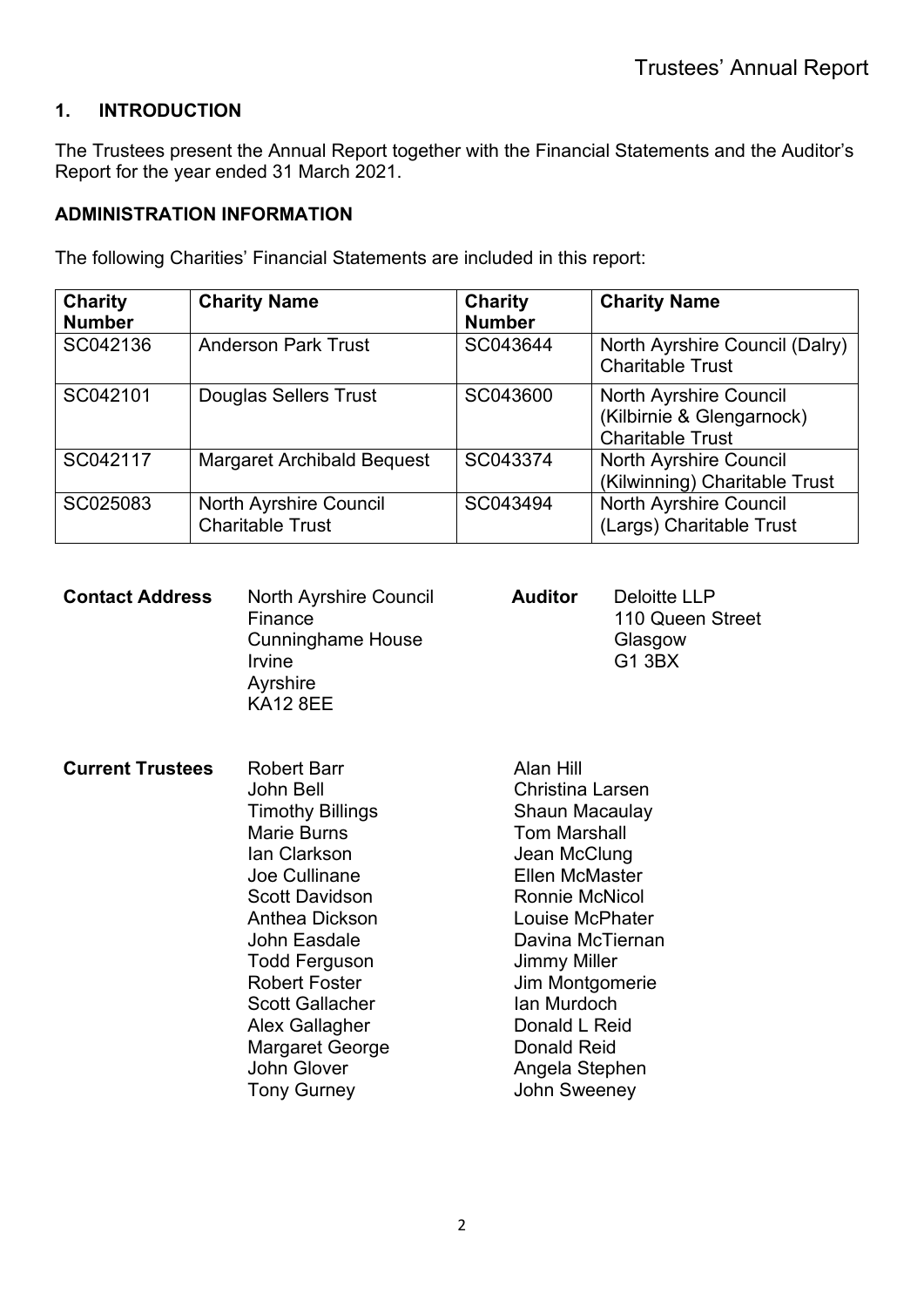# **2. STRUCTURE AND GOVERNANCE**

The Charitable Trusts are registered with the Office of the Scottish Charity Regulator (OSCR).

|          | <b>Charity Name</b>                                                     | <b>Governing Document</b>                                                                                | <b>Dated</b>     |
|----------|-------------------------------------------------------------------------|----------------------------------------------------------------------------------------------------------|------------------|
| SC042136 | <b>Anderson Park Trust</b>                                              | <b>Trust Disposition and</b><br>Settlement                                                               | 8 July 1960      |
| SC042101 | <b>Douglas Sellers Trust</b>                                            | <b>Trust Disposition and</b><br>Settlement                                                               | 21 January 1955  |
| SC042117 | <b>Margaret Archibald Bequest</b>                                       | <b>Trust Deed</b>                                                                                        | 22 July 1992     |
| SC025083 | North Ayrshire Council<br><b>Charitable Trust</b>                       | No overall governing<br>documents, Available<br>documents include:<br><b>Spier's Trust: Trust Scheme</b> | 1978             |
|          |                                                                         | North Ayrshire Museum:<br>Scheme of Administration<br>and Minute of Agreement                            | 1958<br>1974     |
|          |                                                                         | Hugh Watt Bursary: Deed of<br>Trust                                                                      | 1873             |
|          |                                                                         | John Hugh Watt<br>Scholarship Prize: Deed of<br>Gift                                                     | 1920             |
| SC043644 | North Ayrshire Council (Dalry)<br><b>Charitable Trust</b>               | <b>Trust Deed</b>                                                                                        | 26 November 2012 |
| SC043600 | North Ayrshire Council (Kilbirnie<br>& Glengarnock) Charitable<br>Trust | <b>Trust Deed</b>                                                                                        | 23 October 2012  |
| SC043374 | <b>North Ayrshire Council</b><br>(Kilwinning) Charitable Trust          | <b>Trust Deed</b>                                                                                        | 20 July 2012     |
| SC043494 | North Ayrshire Council (Largs)<br><b>Charitable Trust</b>               | <b>Trust Deed</b>                                                                                        | 7 September 2012 |

The governing documents are:

During 2020/21 McGavin Park Trust held within North Ayrshire Council Charitable Trust was wound up, with the agreement of the Office of the Scottish Charity Regulator, following the exhaustion of its capital through the disbursement of grants.

The Trustees of the Charitable Trusts are the elected members of North Ayrshire Council and are appointed through their election to the Council.

The Head of Finance is the designated officer within North Ayrshire Council with responsibility for the proper administration of the Charitable Trusts' financial affairs. The Head of Finance is responsible for keeping proper accounting records that are up to date and which ensure that financial statements comply with the Charities Accounts (Scotland) Regulations 2006.

The Head of Finance has considered and taken steps to address any risks to which the Charity may be exposed, in particular those related to its operation and finances. Trustees are satisfied that adequate systems are in place to mitigate exposure to such risks.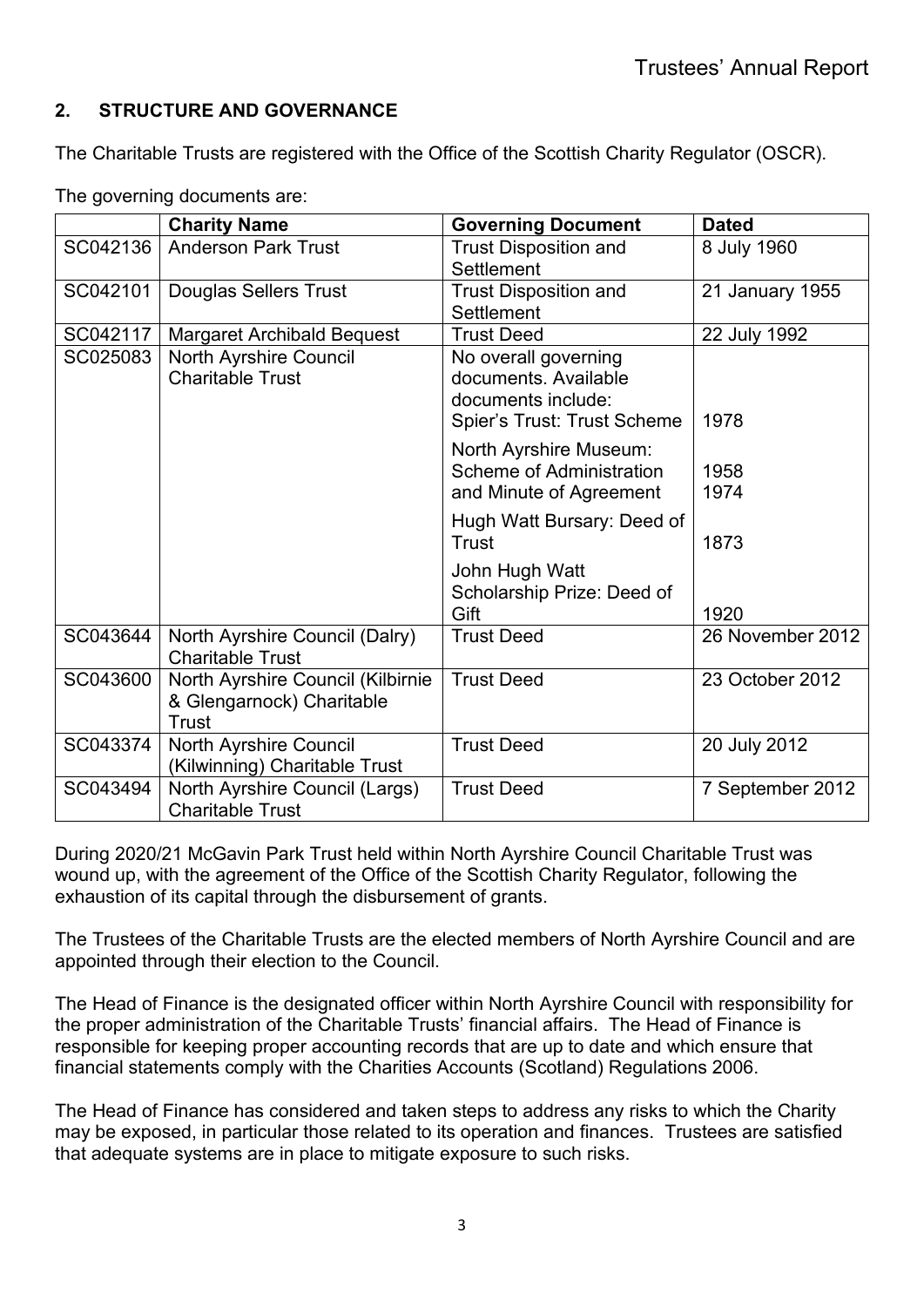## **3. MANAGEMENT OF FUNDS AND INVESTMENT POLICY**

Decisions regarding the management of the Trusts have been delegated by the Council to the relevant Locality Partnerships.

The Trustees rely on the expertise of North Ayrshire Council to manage the investments to ensure the maximum return and the least risk to the Charities. In this way, the income stream for the future benefit of the Charities is protected.

The funds of the Charities are deposited with North Ayrshire Council (see note 7) and invested in stocks and shares in a variety of companies (see note 8).

#### **4. OBJECTIVES AND ACTIVITIES**

| <b>Charity</b><br><b>Number</b> | <b>Charity Name</b>                                                      | <b>Objectives</b>                                                                                                                                                                                                                             |
|---------------------------------|--------------------------------------------------------------------------|-----------------------------------------------------------------------------------------------------------------------------------------------------------------------------------------------------------------------------------------------|
| SC042136                        | <b>Anderson Park Trust</b>                                               | Provision of recreational facilities or the<br>organisation of recreational activities in the<br>Burgh of Largs.                                                                                                                              |
| SC042101                        | <b>Douglas Sellers Trust</b>                                             | Maintenance, improvement and advancement<br>of recreational facilities within the Burgh of<br>Irvine; Maintenance, improvement and floral<br>decoration of open spaces within the Burgh of<br>Irvine.                                         |
| SC042117                        | <b>Margaret Archibald Bequest</b>                                        | Relief of those in need who are aged 65 and<br>over and who reside in the Parish of Dalry.                                                                                                                                                    |
| SC025083                        | North Ayrshire Council<br><b>Charitable Trust</b>                        | Encouragement and promotion of education<br>among students, including bursaries and prizes<br>awarded; Provision of recreational facilities or<br>organisation of recreational activities; Upkeep<br>of war memorials.                        |
| SC043644                        | North Ayrshire Council<br>(Dalry) Charitable Trust                       | Prevention or relief of poverty; Provision of<br>recreational facilities or the organisation of<br>recreational activities; Relief of those in need by<br>reason of age, ill health, disability, financial<br>hardship or other disadvantage. |
| SC043600                        | North Ayrshire Council<br>(Kilbirnie & Glengarnock)<br>Charitable Trust) | Prevention or relief of poverty; Provision of<br>recreational facilities or the organisation of<br>recreational activities; Relief of those in need by<br>reason of age, ill health, disability, financial<br>hardship or other disadvantage. |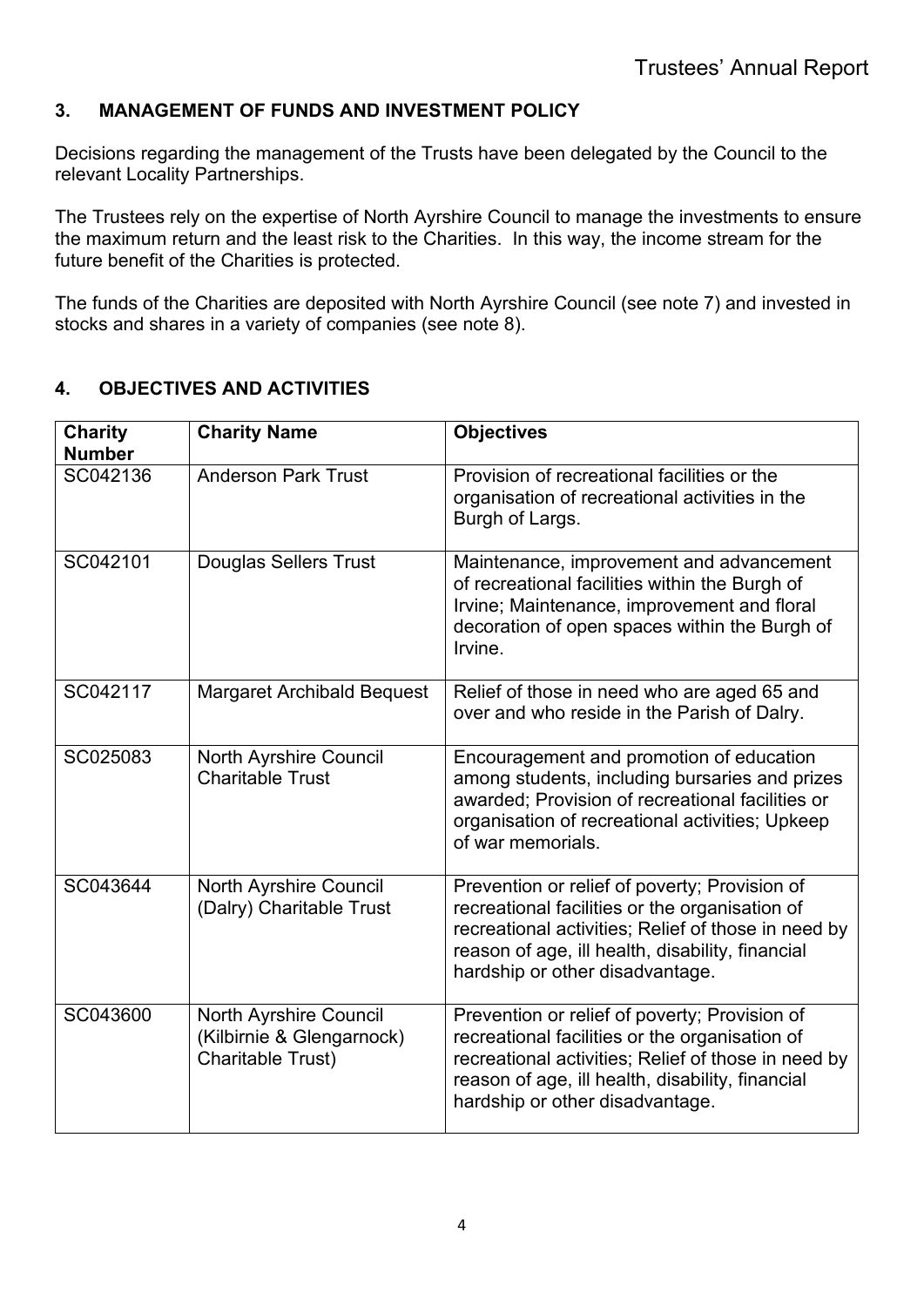| <b>Charity</b><br><b>Number</b> | <b>Charity Name</b>                                            | <b>Objectives</b>                                                                                                                                                                                                                             |
|---------------------------------|----------------------------------------------------------------|-----------------------------------------------------------------------------------------------------------------------------------------------------------------------------------------------------------------------------------------------|
| SC043374                        | <b>North Ayrshire Council</b><br>(Kilwinning) Charitable Trust | Prevention or relief of poverty; Provision of<br>recreational facilities or the organisation of<br>recreational activities; Relief of those in need by<br>reason of age, ill health, disability, financial<br>hardship or other disadvantage. |
| SC043494                        | <b>North Ayrshire Council</b><br>(Largs) Charitable Trust      | Prevention or relief of poverty; Provision of<br>recreational facilities or the organisation of<br>recreational activities; Relief of those in need by<br>reason of age, ill health, disability, financial<br>hardship or other disadvantage. |

Income received is expended on awards and, where necessary, supplemented by revenue reserves.

## **5. PERFORMANCE**

Income to the Charities comes from property rents, share dividends and investment returns.

In the year to 31 March 2021, 4 awards of grant totalling £2,661.00 were disbursed.

#### **6. FINANCIAL REVIEW**

#### **Overview**

In the year to 31 March 2021, the Charitable Trusts made a surplus of £7,843 (2019/20 Deficit of £15,870).

The Trusts held cash and bank balances at 31 March 2021 of £176,541 (2019/20 £168,699).

The increase in balances relates to income from property rents, share dividends and investment returns, partly offset by the utilisation of funds through the disbursement of grants noted above.

In addition, the Trusts held investments in the form of stocks and shares in a variety of companies with a market value of £283,872 at 31 March 2021 (2019/20 £272,112), (see note 8).

#### **Future Plans**

The Charitable Trusts will continue to promote their activities and consider applications submitted by individuals and groups who meet the criteria.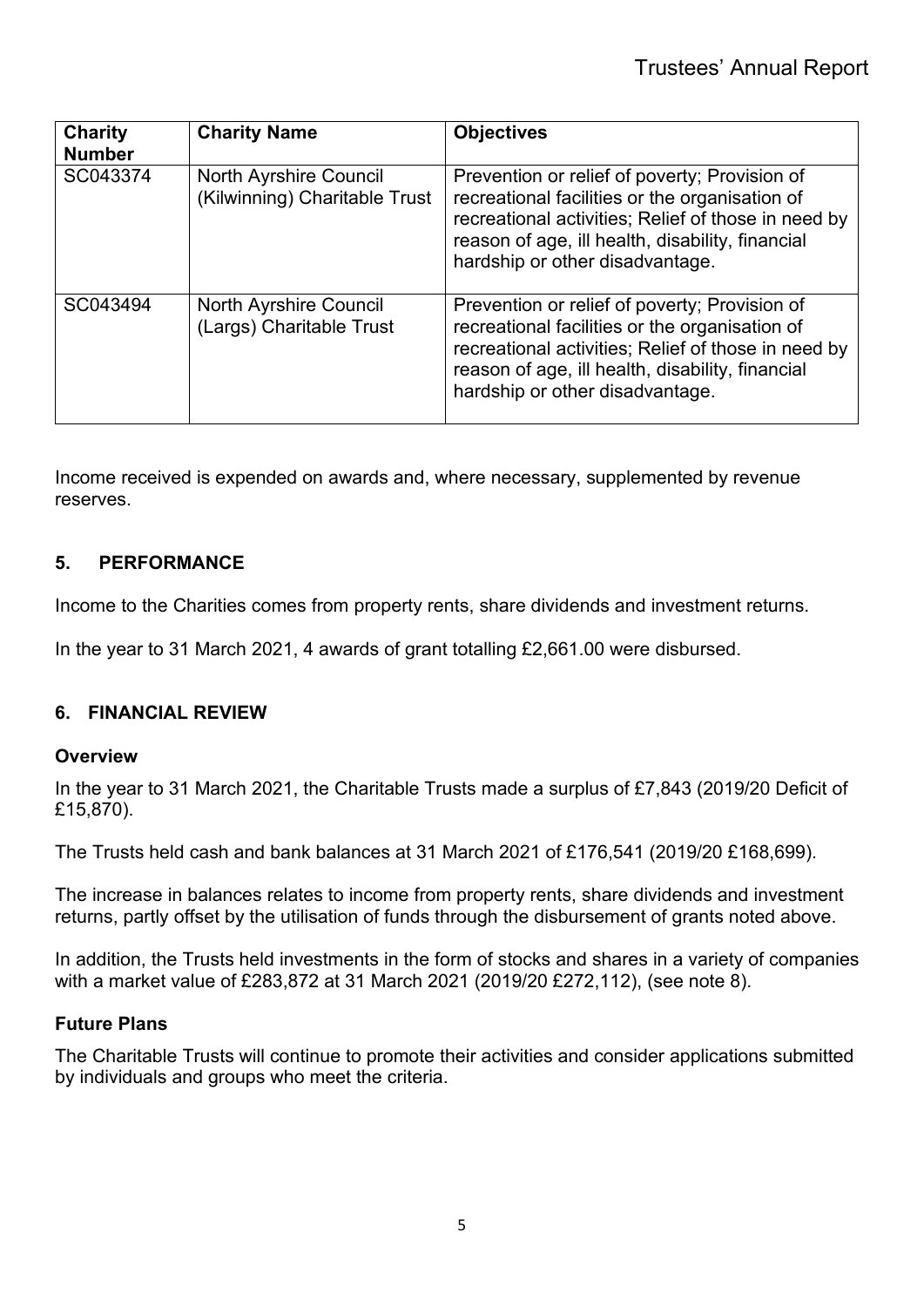The ongoing impact of the Covid-19 pandemic has resulted in a greater than normal degree of uncertainty within financial markets which may have an adverse impact on the value of stocks and shares held by the Trusts over the course of 2021/22. However, given the current levels of Bank and Cash balances available to the Trusts, it is not anticipated that this will have any impact on the ability of the Trusts to disburse grants during 2021/22.

Where any Trusts have been identified as low value or dormant, North Ayrshire Council will continue to identify options for utilising Trust balances and these will be presented to Trustees when available.

The undernoted Trusts have been identified as dormant having made no disbursements for at least one year, however it is recognised that the pandemic and subsequent lockdown restrictions have impacted on the level of grant disbursement activity during 2020/21:

| <b>Charity</b><br><b>Number</b> | <b>Charity Name</b>                                  | <b>Period Dormant</b> |
|---------------------------------|------------------------------------------------------|-----------------------|
| SC042136                        | <b>Anderson Park Trust</b>                           | Over 5 years          |
| SC025083                        | North Ayrshire Council Charitable Trust bequests:    |                       |
|                                 | Largs War Memorial                                   | Over 5 years          |
|                                 | North Ayrshire Museum                                | Over 5 years          |
|                                 | Sir James Dyer Simpson                               | <b>Current Year</b>   |
|                                 | <b>Spiers Trust</b>                                  | <b>Current Year</b>   |
| SC042101                        | <b>Douglas Sellers Trust</b>                         | Over 2 Years          |
| SC043600                        | North Ayrshire Council (Kilbirnie & Glengarnock)     | Over 2 Years          |
|                                 | <b>Charitable Trust</b>                              |                       |
| SC043644                        | North Ayrshire Council (Dalry) Charitable Trust      | <b>Current Year</b>   |
| SC043494                        | North Ayrshire Council (Largs) Charitable Trust      | <b>Current Year</b>   |
| SC043374                        | North Ayrshire Council (Kilwinning) Charitable Trust | <b>Current Year</b>   |

#### **Reserves Policy**

Reserves are held by North Ayrshire Council on behalf of the Trust and revenue income generated from the capital which has not been disbursed at 31 March each year is invested in North Ayrshire Council's Loans Fund.

# **7. DECLARATION**

This report was signed on behalf of the Trustees on by:

Head of Finance Leader North Ayrshire Council **North Ayrshire Council** North Ayrshire Council

Mark Boyd **Councillor Joe Cullinane**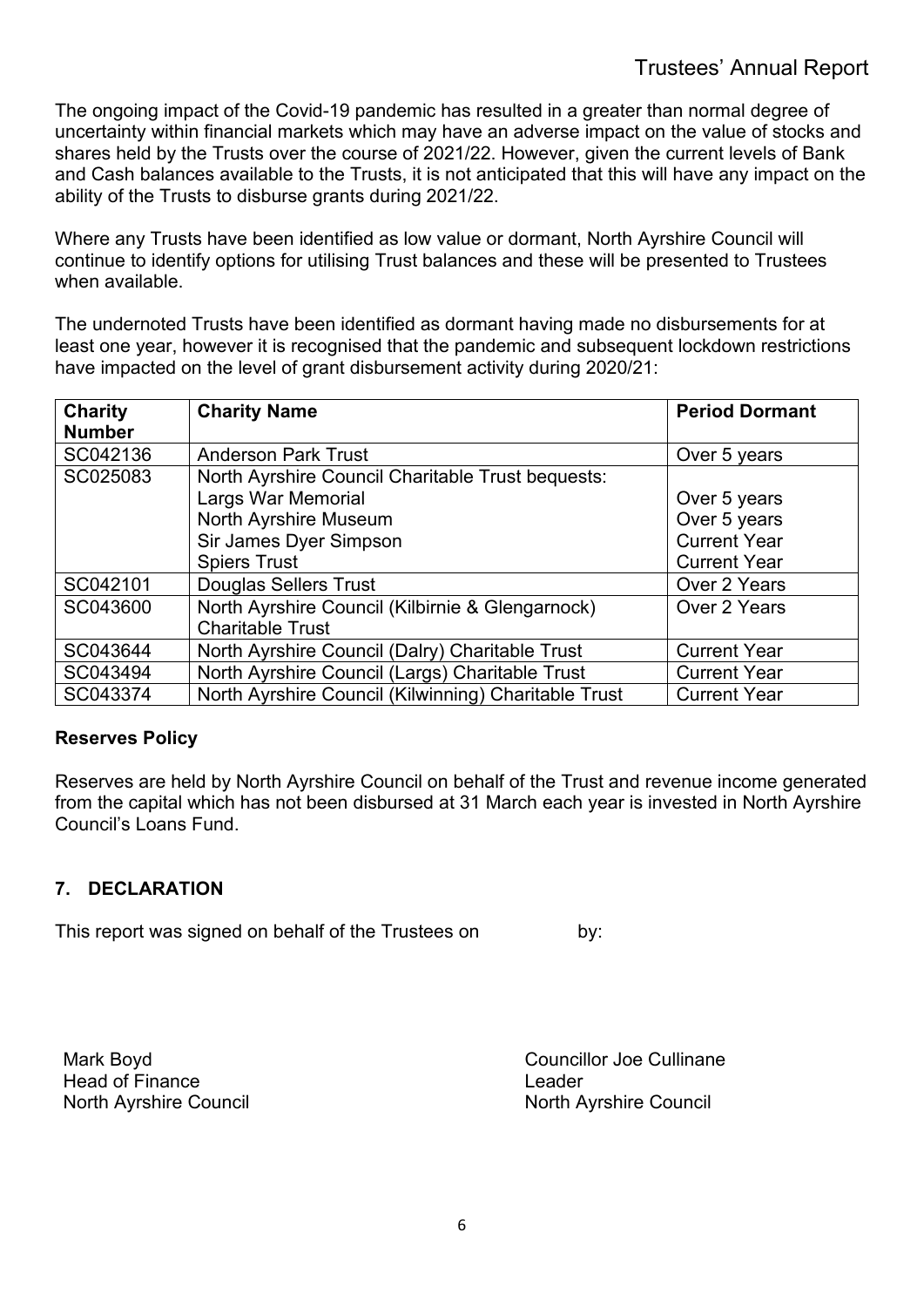#### **Independent auditor's report to the trustees of North Ayrshire Council Trust Funds and the Accounts Commission**

The audit of the Trust's Accounts for 2020/21 is not yet complete. The certified accounts will be presented to Council for approval post audit.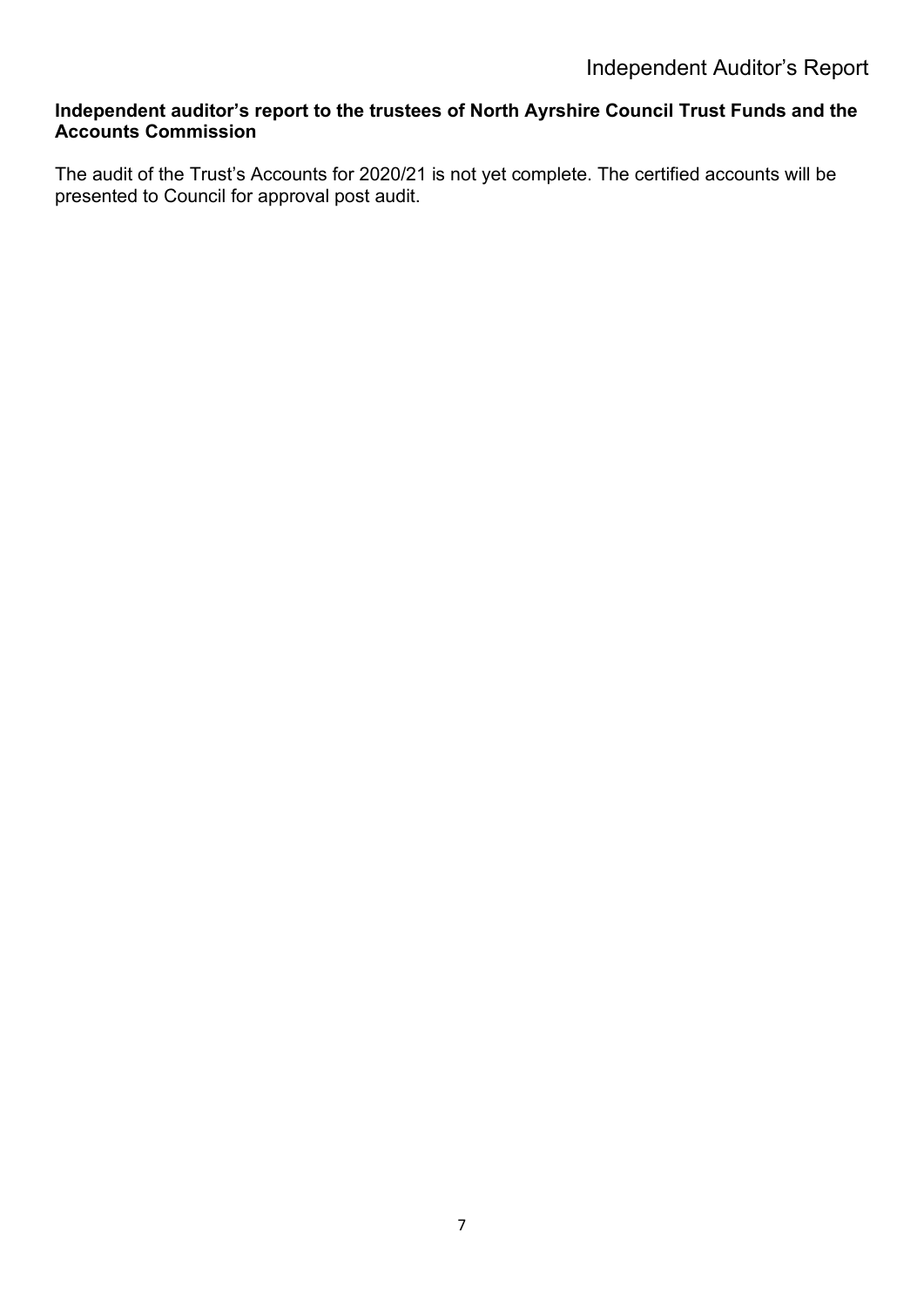# **This Page is Intentionally Blank**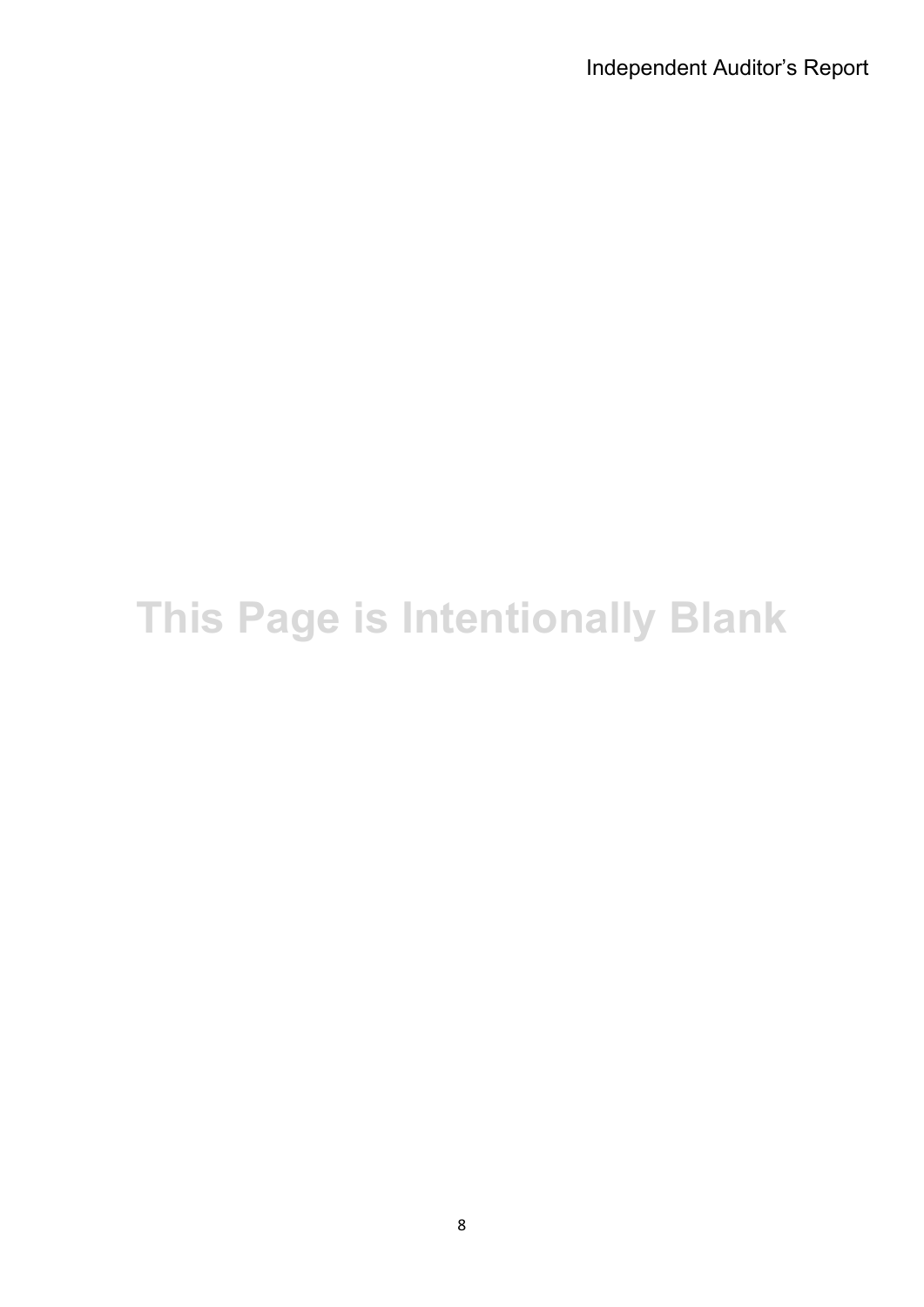# Statement of Receipts and Payments for year ended 31 March 2021

The Statement of Receipts and Payments, as required by the Charities Accounts (Scotland) Regulations 2006, provides an analysis of the incoming and outgoing cash and bank transactions for the year.

The funds are classed as 'Restricted' because they have specific objectives, as set out in Section 4 of the Trustees' Annual Report.

| 2020-21        |                                        | <b>Receipts</b>    | Surplus/<br>Payments |                 |            |            |                 |           |
|----------------|----------------------------------------|--------------------|----------------------|-----------------|------------|------------|-----------------|-----------|
|                |                                        | <b>Investments</b> | Property             | Total           | Charitable | Governance | Total           | (Deficit) |
| <b>Charity</b> | Description                            |                    | Rents                | <b>Receipts</b> | Activities | Costs      | <b>Payments</b> |           |
|                |                                        | £                  | £                    | £               | £          | £          | £               | £         |
|                | ISC042136 IAnderson Park Trust         |                    |                      |                 |            | 152        | 152             | (151)     |
|                | SC042101 Douglas Sellers Trust         |                    |                      |                 |            | 153        | 153             | (151)     |
|                | SC042117 Margaret Archibald Bequest    | 6,573              |                      | 6,573           | 2,136      | 376        | 2,512           | 4,061     |
|                | SC025083 North Ayrshire Council Trust  | 3,233              | 2,660                | 5,893           | 525        | 583        | 1,108           | 4,785     |
|                | SC043644 Dalry Trust                   | 6                  |                      |                 |            | 161        | 161             | (155)     |
|                | SC043600 Kilbirnie & Glengarnock Trust | 9                  |                      |                 |            | 166        | 166             | (157)     |
|                | SC043374  Kilwinning Trust             | 100                |                      | 100             |            | 325        | 325             | (225)     |
|                | SC043494 Largs Trust                   | 18                 |                      | 18              |            | 182        | 182             | (164)     |
| Total          |                                        | 9,942              | 2,660                | 12,602          | 2,661      | 2,098      | 4,759           | 7,843     |

| 2019-20        |                                        | <b>Receipts</b> |          |          | Payments   |                     | Surplus/        |           |
|----------------|----------------------------------------|-----------------|----------|----------|------------|---------------------|-----------------|-----------|
|                |                                        | Investments     | Property | Total    | Charitable | Total<br>Governance |                 |           |
| <b>Charity</b> | <b>Description</b>                     |                 | Rents    | Receipts | Activities | Costs               | <b>Payments</b> |           |
|                |                                        | £               | £        | £        | £          | £                   | £               | £         |
|                | SC042136 Anderson Park Trust           | 5               |          |          |            | 153                 | 153             | (148)     |
|                | SC042101 Douglas Sellers Trust         |                 |          |          |            | 154                 | 154             | (147)     |
|                | SC042117 Margaret Archibald Bequest    | 10,882          |          | 10,882   | 8,400      | 360                 | 8,760           | 2,122     |
|                | SC025083 North Ayrshire Council Trust  | 3,671           | 2,660    | 6,331    | 3,973      | 621                 | 4,594           | 1,737     |
|                | SC043644 Dalry Trust                   | 20              |          | 20       | 1,264      | 162                 | 1,426           | (1,406)   |
|                | SC043600 Kilbirnie & Glengarnock Trust | 28              |          | 28       |            | 167                 | 167             | (139)     |
|                | SC043374 Kilwinning Trust              | 214             |          | 214      | 16,549     | 328                 | 16,877          | (16, 663) |
|                | SC043494 Largs Trust                   | 56              |          | 56       | 1,100      | <b>182</b>          | 1,282           | (1, 226)  |
| Total          |                                        | 14,883          | 2,660    | 17,543   | 31,286     | 2,127               | 33,413          | (15, 870) |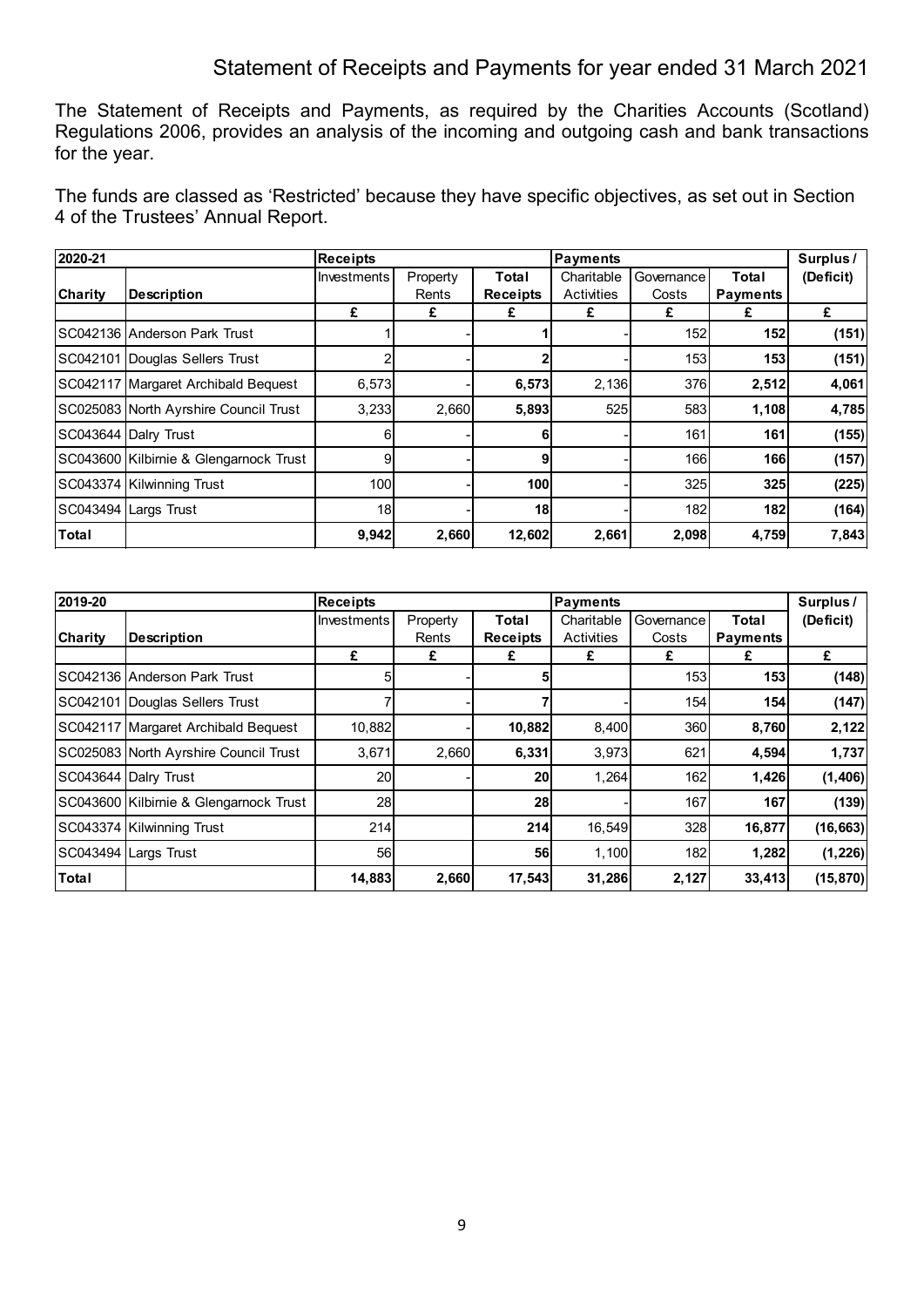The Statement of Balances, as required by the Charities Accounts (Scotland) Regulations 2006, reconciles the cash and bank balances at the start and end of the financial year, with any surpluses or deficits shown in the Statement of Receipts and Payments.

| 2020-21        |                                        | <b>Bank and Cash in Hand</b> |                        | <b>Land and Buildings</b>        | <b>Investments</b>          |                             |
|----------------|----------------------------------------|------------------------------|------------------------|----------------------------------|-----------------------------|-----------------------------|
| <b>Charity</b> | <b>Description</b>                     | Opening<br><b>Balance</b>    | Surplus /<br>(Deficit) | <b>Closing</b><br><b>Balance</b> | Market Value at 31<br>March | Market Value<br>at 31 March |
|                |                                        |                              |                        | £                                |                             | £                           |
|                | ISC042136 IAnderson Park Trust         | 461                          | (151)                  | 310                              |                             |                             |
| SC042101       | Douglas Sellers Trust                  | 742                          | (151)                  | 591                              |                             |                             |
|                | SC042117 Margaret Archibald Bequest    | 44.486                       | 4,061                  | 48,547                           |                             | 199,209                     |
|                | SC025083 North Ayrshire Council Trust  | 72,654                       | 4,785                  | 77,439                           | 145,000                     | 84,663                      |
|                | SC043644 Dalry Trust                   | 2,331                        | (155)                  | 2,176                            |                             |                             |
|                | SC043600 Kilbirnie & Glengarnock Trust | 3,433                        | (157)                  | 3,276                            |                             |                             |
|                | SC043374 Kilwinning Trust              | 37,831                       | (225)                  | 37,606                           |                             |                             |
|                | SC043494   Largs Trust                 | 6.760                        | (164)                  | 6,595                            |                             |                             |
| <b>Total</b>   |                                        | 168,698                      | 7.843                  | 176,541                          | 145,000                     | 283,872                     |

| <b>Investments</b>  | <b>Land and Buildings</b> |
|---------------------|---------------------------|
| <b>Market Value</b> | Market Value at 31        |
| at 31 March         | March                     |
| £                   | £                         |
|                     |                           |
|                     |                           |
| 199,209             |                           |
| 84,663              | 145,000                   |
|                     |                           |
|                     |                           |
|                     |                           |
|                     |                           |
| 283,872             | 145,000                   |
|                     |                           |

| 2019-20        |                                        | <b>Bank and Cash in Hand</b> |                        |                           | <b>Land and Buildings</b>   | <b>Investments</b>          |
|----------------|----------------------------------------|------------------------------|------------------------|---------------------------|-----------------------------|-----------------------------|
| <b>Charity</b> | <b>Description</b>                     | Opening<br>Balance           | Surplus /<br>(Deficit) | Closing<br><b>Balance</b> | Market Value at 31<br>March | Market Value<br>at 31 March |
|                |                                        |                              | £                      | £                         |                             | £                           |
|                | ISC042136 IAnderson Park Trust         | 609                          | (148)                  | 461                       |                             |                             |
| SC042101       | Douglas Sellers Trust                  | 890                          | (147)                  | 743                       |                             |                             |
|                | SC042117 Margaret Archibald Bequest    | 42,363                       | 2,122                  | 44,485                    |                             | 202,417                     |
|                | SC025083 North Ayrshire Council Trust  | 70,917                       | 1,737                  | 72,654                    | 145,000                     | 69,695                      |
|                | SC043644 Dalry Trust                   | 3,737                        | (1, 406)               | 2,331                     |                             |                             |
|                | SC043600 Kilbirnie & Glengarnock Trust | 3,572                        | (139)                  | 3,433                     |                             |                             |
|                | SC043374 Kilwinning Trust              | 54,495                       | (16, 663)              | 37,832                    |                             |                             |
|                | SC043494 Largs Trust                   | 7,986                        | (1, 226)               | 6,760                     |                             |                             |
| <b>Total</b>   |                                        | 184,569                      | (15, 870)              | 168,699                   | 145,000                     | 272,112                     |

| <b>Land and Buildings</b> | <b>Investments</b>  |
|---------------------------|---------------------|
| Market Value at 31        | <b>Market Value</b> |
| March                     | at 31 March         |
| £                         | £                   |
|                           |                     |
|                           |                     |
|                           | 202,417             |
| 145,000                   | 69,695              |
|                           |                     |
|                           |                     |
|                           |                     |
|                           |                     |
| 145,000                   | 272,112             |

The unaudited accounts were issued on the

Signed on behalf of the Trustees on by:

Head of Finance<br>
North Ayrshire Council<br>
North Ayrshire Council North Ayrshire Council

Mark Boyd **Councillor Joe Cullinane**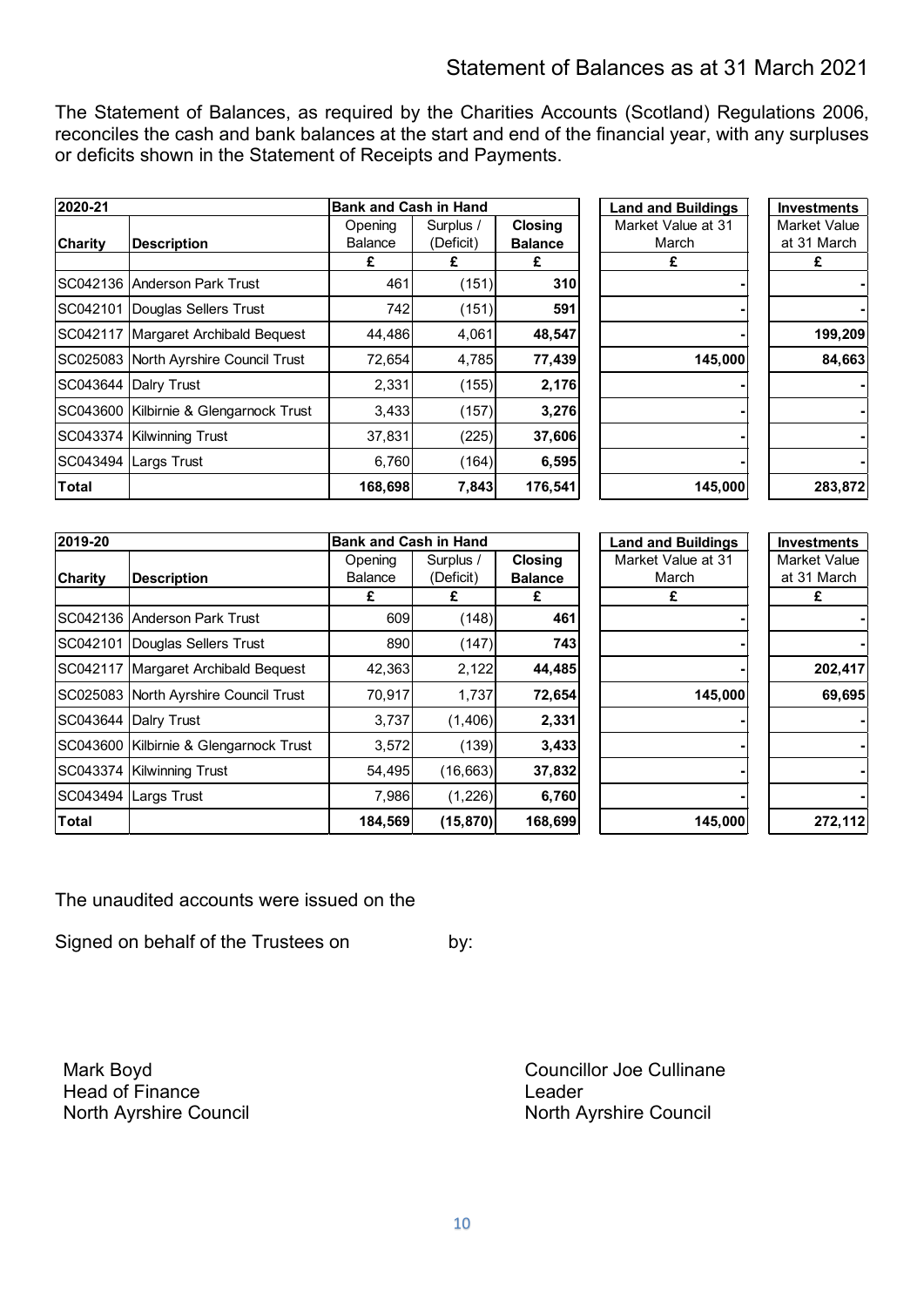#### **1. Basis of Accounting**

The Financial Statements have been prepared in accordance with the Charities & Trustee Investment (Scotland) Act 2005 and the Charities Accounts (Scotland) Regulations 2006.

#### **2. Reorganisation**

During the period 2012 to 2014, North Ayrshire Council undertook a review of Sundry Trusts that resulted in the creation of eight new Town Trusts. The North Ayrshire Council Charitable Trust comprises those registered charitable funds that were not amalgamated on a geographical basis, including:

| <b>Name of Trust Fund</b>        | <b>Purpose</b>                                |
|----------------------------------|-----------------------------------------------|
| North Ayrshire Museum            | For Benefit of North Ayrshire Museum          |
| War Memorial Fund                | Largs War Memorial Fund                       |
| Sir James Dyer Simpson           | Education Prize for Largs Academy             |
| Spier's Trust                    | <b>Education Prize for the Garnock Valley</b> |
| Robert Fleck Award               | <b>Education Prize for Saltcoats schools</b>  |
| Hugh Watt Bursary Fund           | <b>Education Prize for Irvine schools</b>     |
| John Hugh Watt Scholarship Prize | Education Prize for Irvine Royal Academy      |

#### **3. Taxation**

The Charitable Trusts are not liable to income or capital gains tax on their activities. Irrecoverable VAT is included in the expense to which it relates.

#### **4. Trustee Remuneration, Expenses and Related Party Transactions**

- a. No remuneration or expenses were paid to the Trustees or any connected persons during the year 2020/21; and
- b. The Trusts received interest of £458 (2019/20: £1,246) from North Ayrshire Council at 31 March 2021 and all transactions incoming and outgoing are made via the Council's bank accounts; and
- c. For 2020/21 charges for administration costs of £825 (2019/20: £798) have been levied by North Ayrshire Council.

#### **5. Grants**

4 awards of grant, totalling £2,661.00, were awarded to individuals and community groups during 2020/21 (2019/20: 16 grants totalling £31,285.62 were awarded). 1 grant was awarded to a community group, 1 to an individual and 2 to schools, all for the benefit of the local community.

#### **6. Audit Fee**

The audit fee for the year was £1,200 (2019/20: £1,200), allocated across all Trusts.